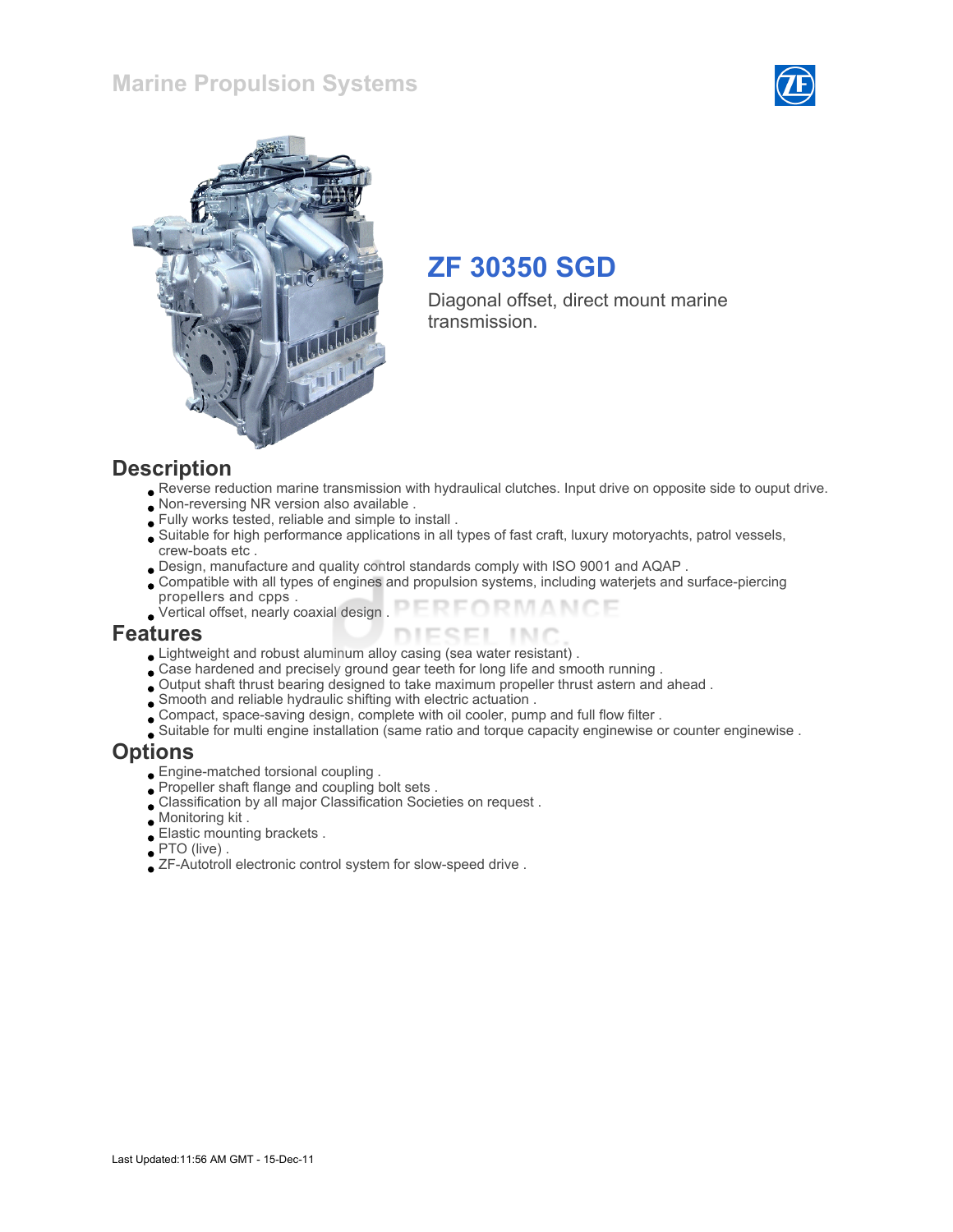## Ratings

### Light Duty

| RATIOS                                | <b>MAX. TORQUE POWER/RPM</b> |                                                              |    |    | <b>INPUT POWER CAPACITY</b> |            |          |    |          |    | MAX.       |  |
|---------------------------------------|------------------------------|--------------------------------------------------------------|----|----|-----------------------------|------------|----------|----|----------|----|------------|--|
|                                       | Nm                           | ftlb                                                         | kW | hp | kW                          | hp         | kW       | hp | kW       | hp | <b>RPM</b> |  |
|                                       |                              |                                                              |    |    |                             | $1200$ rpm | 1400 rpm |    | 1600 rpm |    |            |  |
| $\blacksquare$ 2.100, 4.600           |                              | 33160 24458 3.4723 4.6564 4167 5588 4861 6519 5556 7450 1600 |    |    |                             |            |          |    |          |    |            |  |
| 14.900<br>$*$ On a stall Onder Datter |                              | 30000 22127 3.1414 4.2126 3770 5055 4398 5898 5026 6740 1600 |    |    |                             |            |          |    |          |    |            |  |

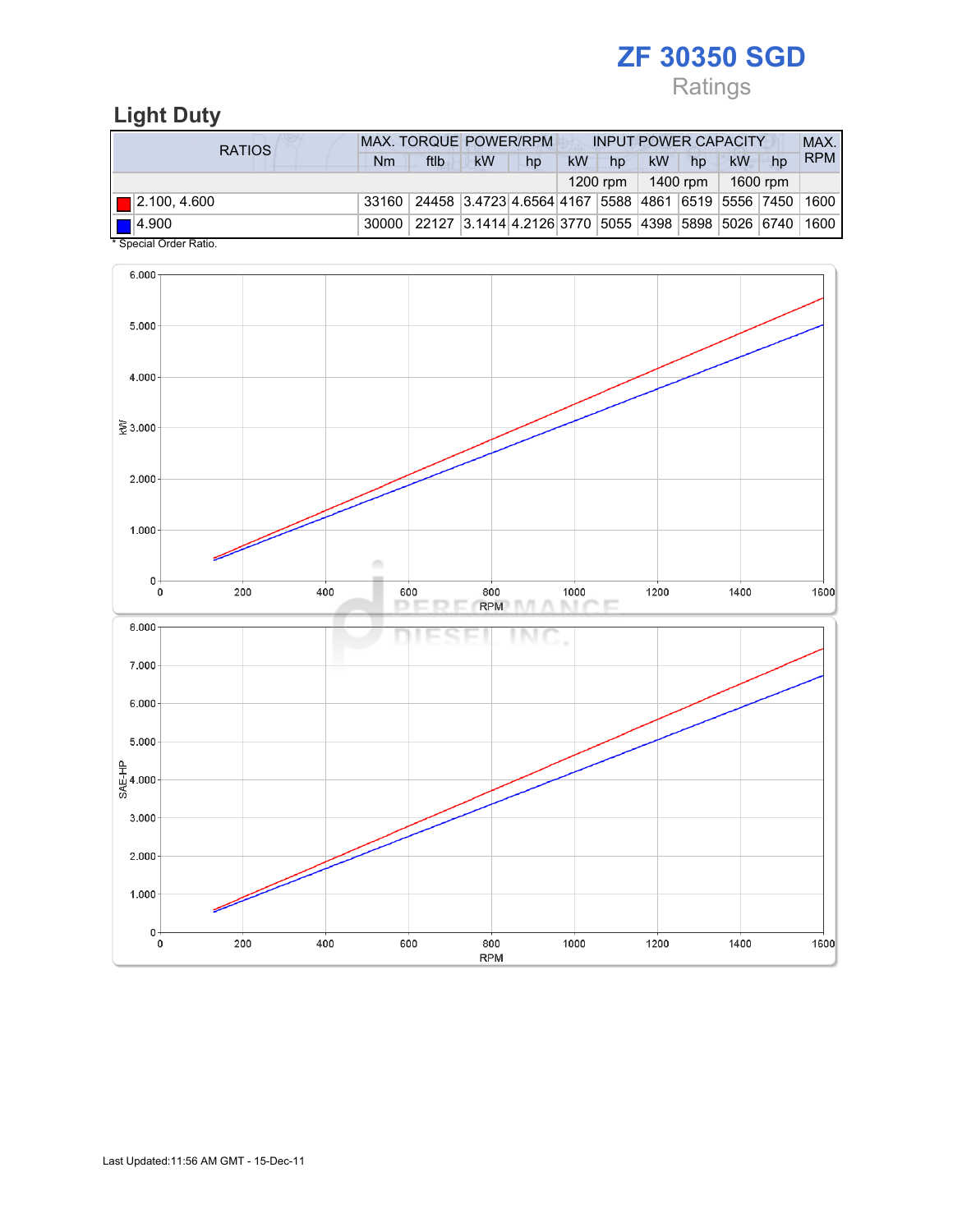## Ratings

### Medium Duty

| RATIOS                                                | <b>MAX. TORQUE POWER/RPM</b><br><b>INPUT POWER CAPACITY</b> |                                                                              |    |    |           |    |                                |    |    |    | MAX.       |
|-------------------------------------------------------|-------------------------------------------------------------|------------------------------------------------------------------------------|----|----|-----------|----|--------------------------------|----|----|----|------------|
|                                                       | Nm                                                          | ftlb                                                                         | kW | hp | <b>kW</b> | hp | <b>kW</b>                      | hp | kW | hp | <b>RPM</b> |
|                                                       |                                                             |                                                                              |    |    |           |    | 1100 rpm   1300 rpm   1570 rpm |    |    |    |            |
| $\blacksquare$ 2.100, 4.600                           | 28067                                                       | 20701   2.9390   3.9412   3233   4335   3821   5124   4614   6188   1570     |    |    |           |    |                                |    |    |    |            |
| $\blacksquare$ 4.900<br>$*$ Consider Codes Definition |                                                             | 25393   18729   2.6590 3.5657 2925   3922   3457   4635   4175   5598   1570 |    |    |           |    |                                |    |    |    |            |

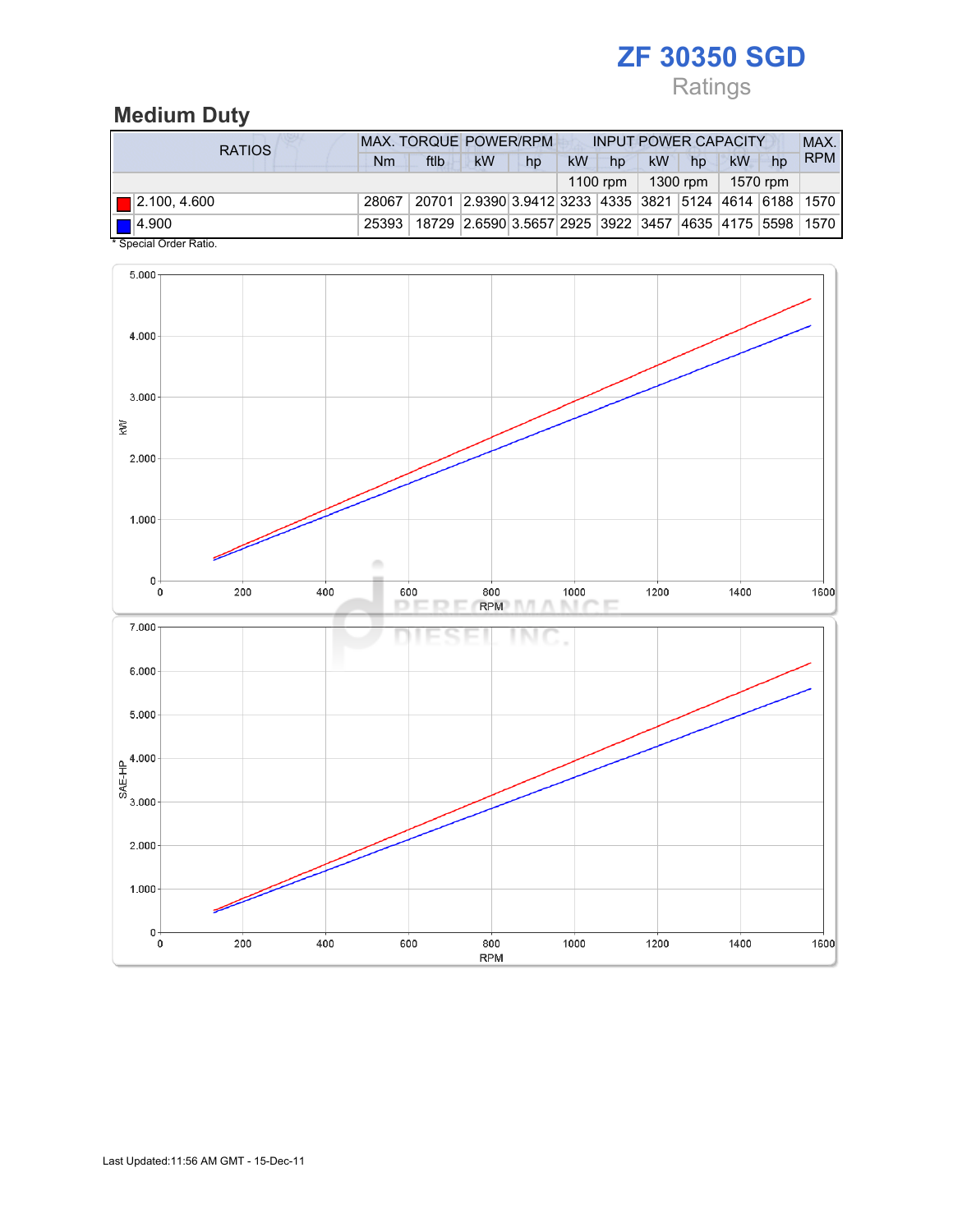### Ratings

### Continuous Duty

| RATIOS                                            | <b>MAX. TORQUE POWER/RPM</b><br><b>INPUT POWER CAPACITY</b>                      |      |                                                        |    |           |                      |    |                     |    | MAX. |            |
|---------------------------------------------------|----------------------------------------------------------------------------------|------|--------------------------------------------------------|----|-----------|----------------------|----|---------------------|----|------|------------|
|                                                   | Nm                                                                               | ftlb | kW                                                     | hp | <b>kW</b> | hp                   | kW | hp                  | kW | hp   | <b>RPM</b> |
|                                                   |                                                                                  |      |                                                        |    |           | 1000 rpm $\parallel$ |    | 1200 rpm   1380 rpm |    |      |            |
| $\blacksquare$ 2.100, 4.600                       | 22193   16369   2.3239   3.1164   2324   3116   2789   3740   3207   4301   1380 |      |                                                        |    |           |                      |    |                     |    |      |            |
| $\blacksquare$ 4.900<br>$*$ Consider Order Detter | 20078                                                                            |      | 14809 2.1024 2.8194 2102 2819 2523 3383 2901 3891 1380 |    |           |                      |    |                     |    |      |            |

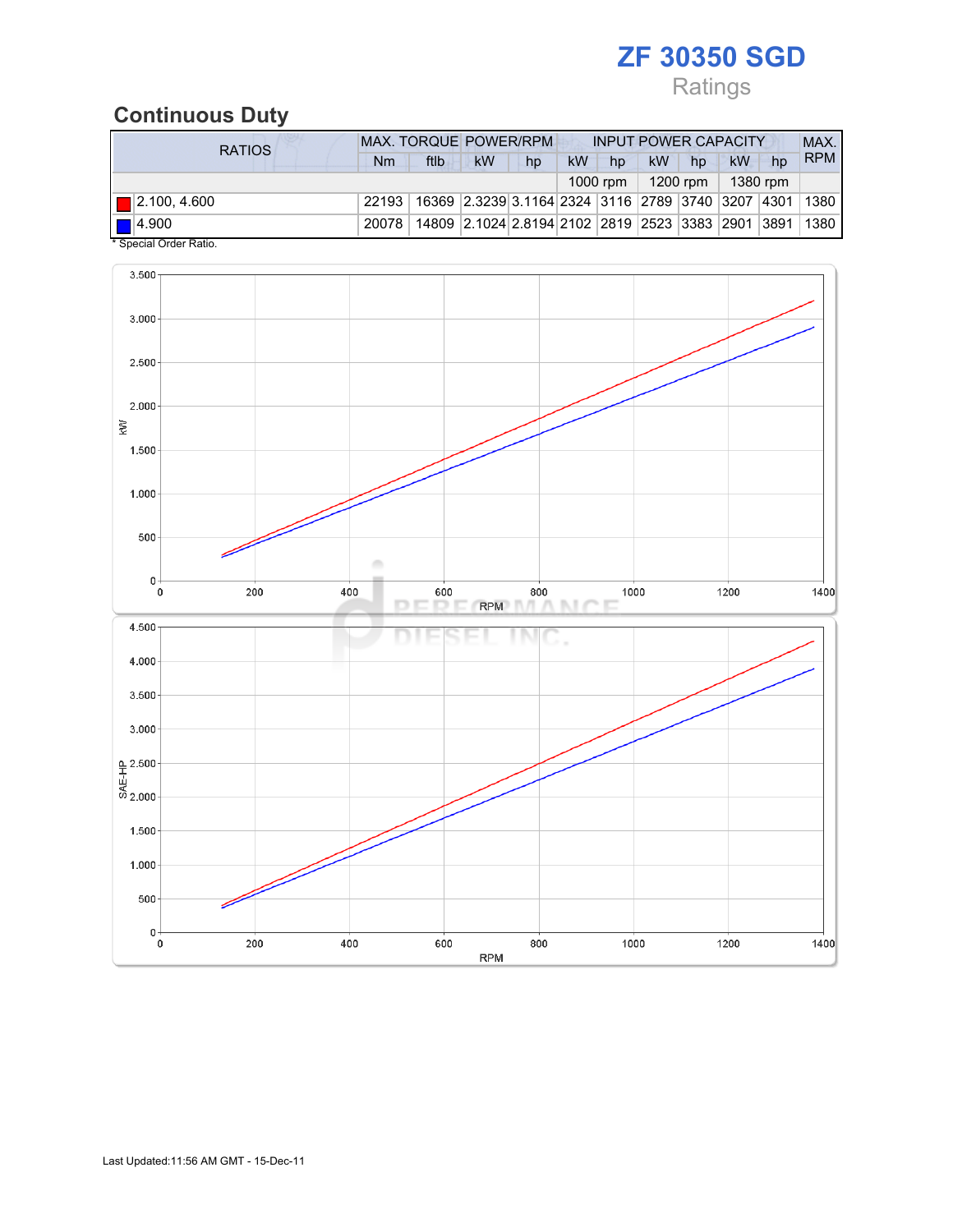**Dimensions** 



| mm (inches)    |                |                                    |                |       |                |                                                                    |                            |              |  |  |  |
|----------------|----------------|------------------------------------|----------------|-------|----------------|--------------------------------------------------------------------|----------------------------|--------------|--|--|--|
|                | B <sub>1</sub> | B <sub>2</sub>                     | B <sub>3</sub> | $B_4$ | H <sub>1</sub> | H <sub>2</sub>                                                     |                            |              |  |  |  |
| 254 (10.0)     |                | 890 (35.1)  890 (35.1)  440 (17.3) |                |       |                | 690 (27.2)   1,288 (50.7)   1,073 (42.2)   845 (33.3)   750 (29.5) |                            |              |  |  |  |
| Weight kg (lb) |                |                                    |                |       |                |                                                                    | Oil Capacity Litre (US qt) |              |  |  |  |
| 4,575 (10,086) |                |                                    |                |       | 200 (212)      |                                                                    |                            |              |  |  |  |
|                |                |                                    |                |       |                |                                                                    |                            | <u>ьн. І</u> |  |  |  |

#### Output Coupling Dimensions nл

|       |  |  |                |  | <b>Bolt Holes</b> |                                                                |              |  |
|-------|--|--|----------------|--|-------------------|----------------------------------------------------------------|--------------|--|
|       |  |  |                |  | No.               |                                                                | Diameter (E) |  |
| mm in |  |  | mm in mm in mm |  |                   | mm                                                             |              |  |
|       |  |  |                |  |                   | 550   21.7   492   19.4   437   17.2   50.0   1.97   24   30.4 | 1.20         |  |



١F

МC